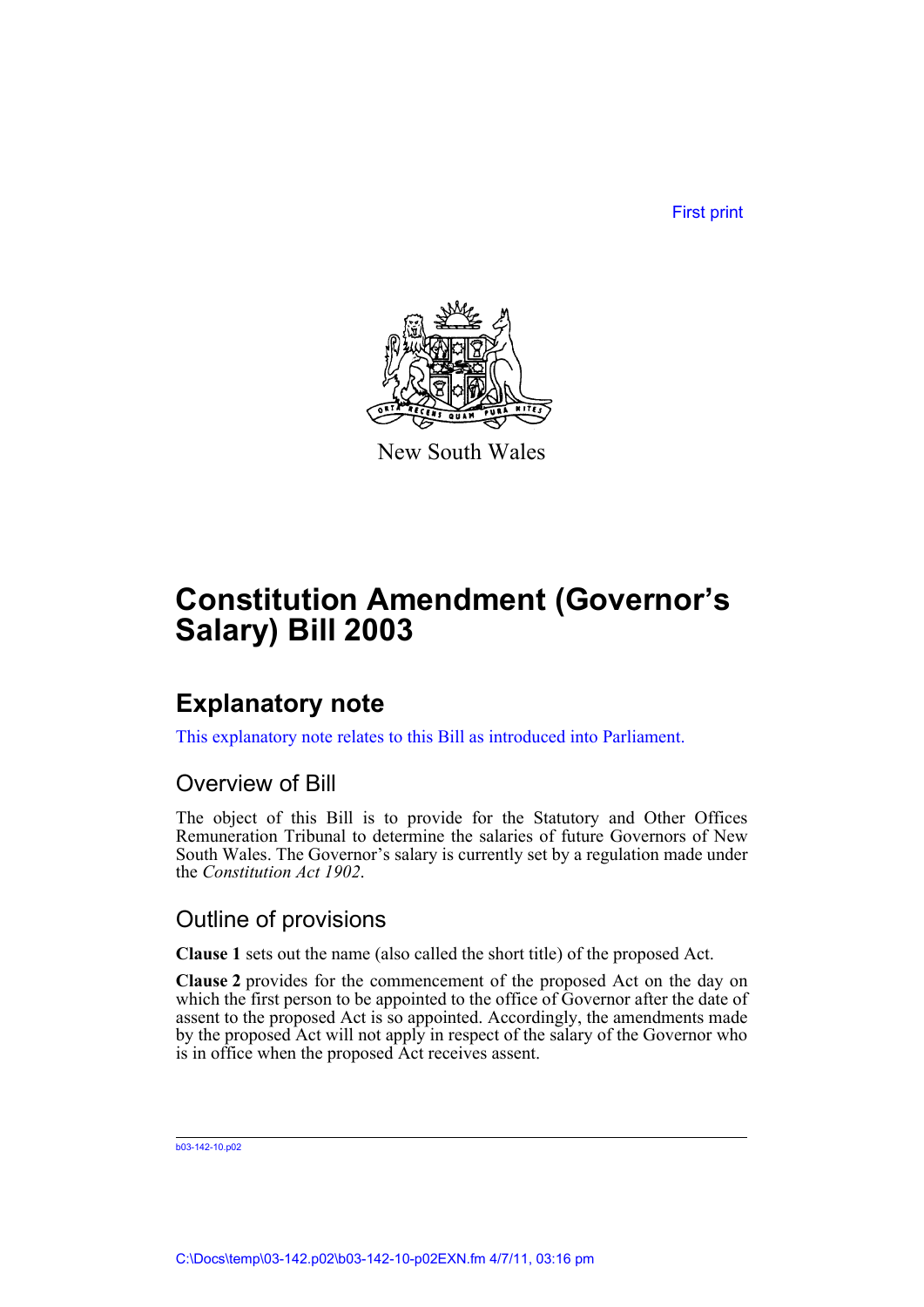Explanatory note

**Clause 3** is a formal provision that gives effect to the amendment to the *Constitution Act 1902* set out in Schedule 1.

**Clause 4** is a formal provision that gives effect to the amendments to the *Statutory and Other Offices Remuneration Act 1975* set out in Schedule 2.

**Clause 5** repeals the *Governor's Salary Regulation 1990*.

### **Schedule 1 Amendment of Constitution Act 1902**

**Schedule 1** repeals and re-enacts section 9I (Governor's salary) of the *Constitution Act 1902* so as to repeal the provisions of that section that:

- (a) provide for the Governor's salary to be determined by a regulation made under that Act, and
- (b) appropriate the Consolidated Fund to the extent necessary to pay that salary.

The new section 9I provides, instead, for the remuneration of the Governor to be determined by the Statutory and Other Offices Remuneration Tribunal (*the Tribunal*) under the *Statutory and Other Offices Remuneration Act 1975*. (See the matter below relating to the amendment of the latter Act in respect of the Consolidated Fund.)

Section 9I as re-enacted retains the current section 9I (6), which becomes section 9I (2). That subsection provides that remuneration is not payable under section 9I to a Governor for any period for which the Governor is entitled to remuneration from the Commonwealth in respect of the Governor's administration of the Government of the Commonwealth.

#### **Schedule 2 Amendment of Statutory and Other Offices Remuneration Act 1975**

**Schedule 2 [1]** inserts "Governor" at the beginning of the list of offices in Schedule 1 (Public offices) to the *Statutory and Other Offices Remuneration Act 1975* (*the Act*) so as:

- (a) to enable the Tribunal to determine the remuneration to be paid to the holder of the office of Governor (see section 11 (1) of the Act), and
- (b) to appropriate the Consolidated Fund in respect of that remuneration (see section  $11(3)$  of the Act), and
- (c) to protect that remuneration from reduction (see section 21 of the Act).

**Schedule 2 [2]** inserts matter that will permit the making of savings and transitional regulations under the Act in consequence of the enactment of the proposed Act.

Explanatory note page 2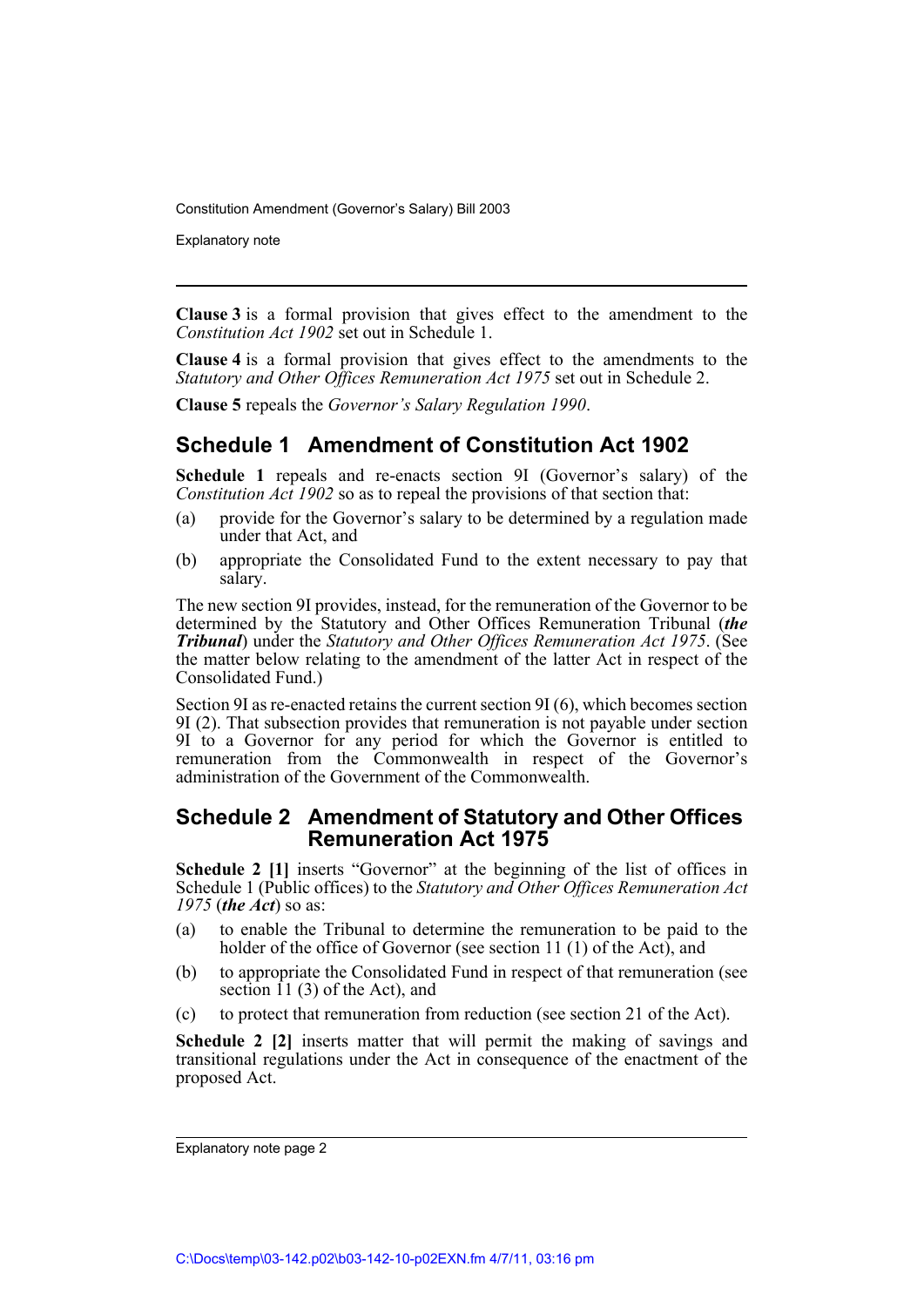Explanatory note

**Schedule 2 [3]** inserts a transitional provision that provides for the making of the first determination under the Act in respect of the remuneration payable to the holder of the office of Governor.

Section 26 of the *Interpretation Act 1987* will permit the doing of anything necessary, before the commencement of the proposed Act, to have that determination come into effect, if it is so desired, on the commencement of the proposed Act.

Explanatory note page 3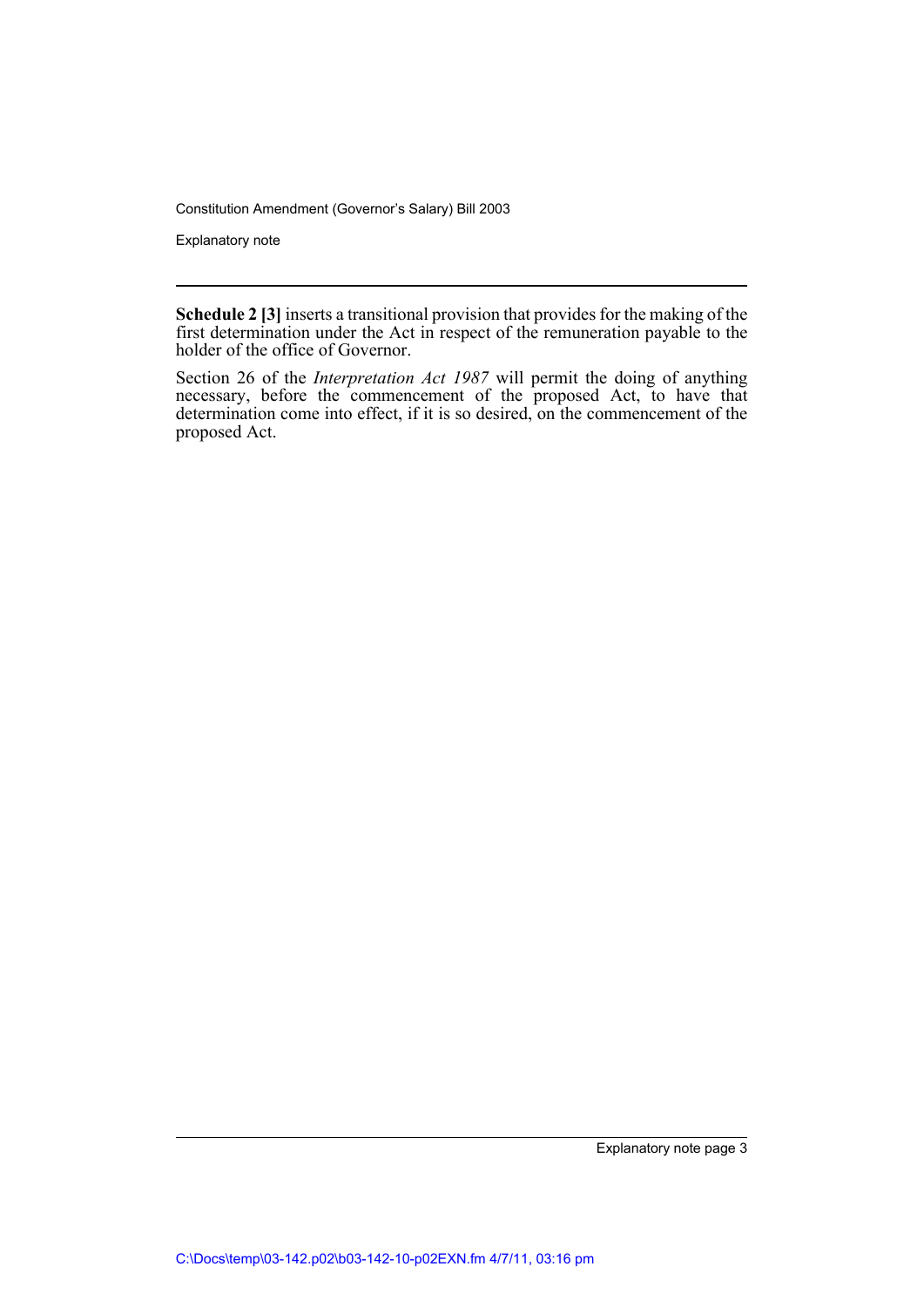Explanatory note

Explanatory note page 4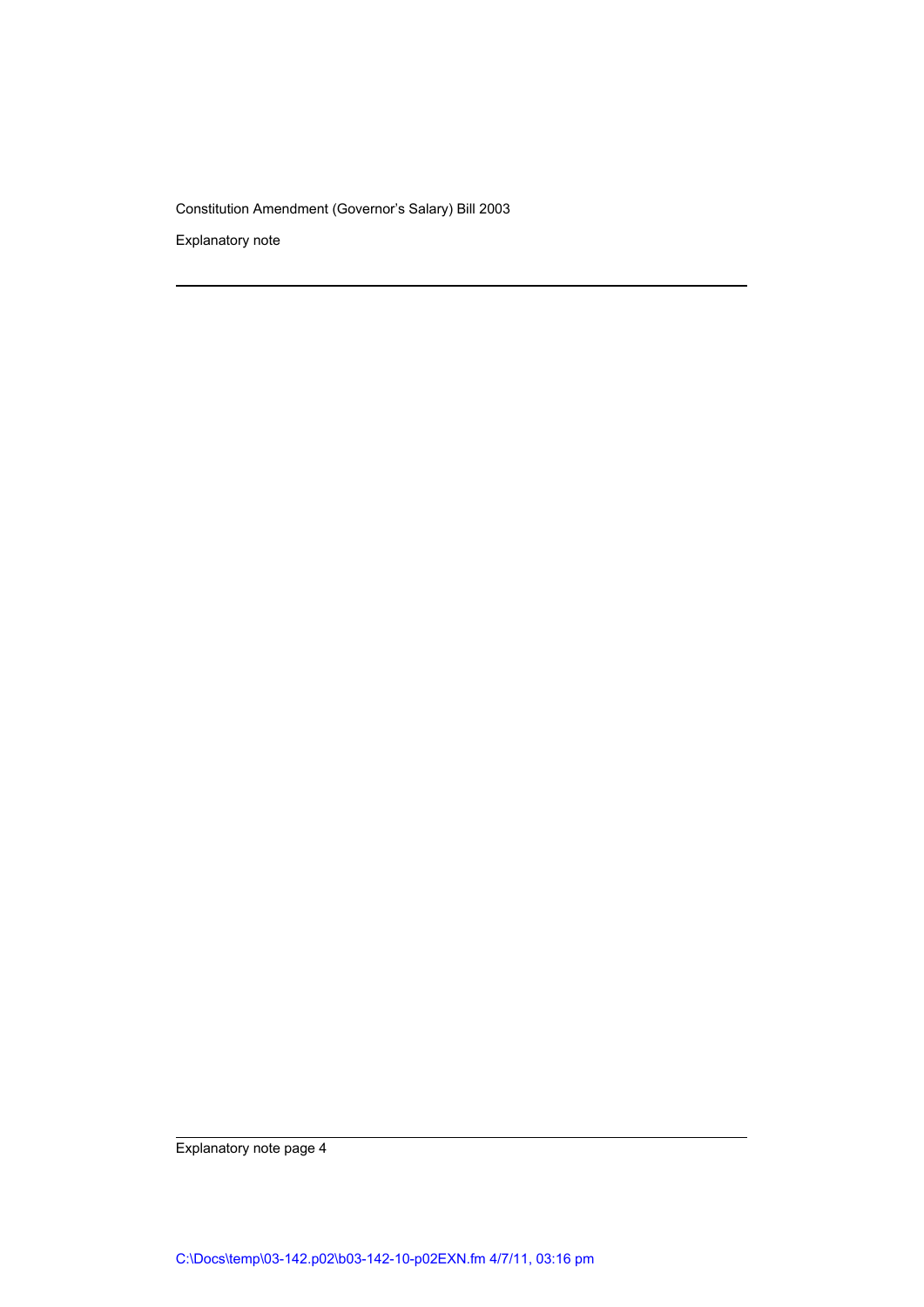First print



New South Wales

## **Constitution Amendment (Governor's Salary) Bill 2003**

### **Contents**

|                                                                               | Page |
|-------------------------------------------------------------------------------|------|
| Name of Act                                                                   |      |
| Commencement                                                                  | 2    |
| Amendment of Constitution Act 1902 No 32                                      | 2    |
| Amendment of Statutory and Other Offices Remuneration<br>Act 1975 (1976 No 4) | 2    |
| Repeal                                                                        | 2    |
| Amendment of Constitution Act 1902                                            | 3    |
| Amendment of Statutory and Other Offices Remuneration<br>Act 1975             |      |
|                                                                               |      |

b03-142-10.p02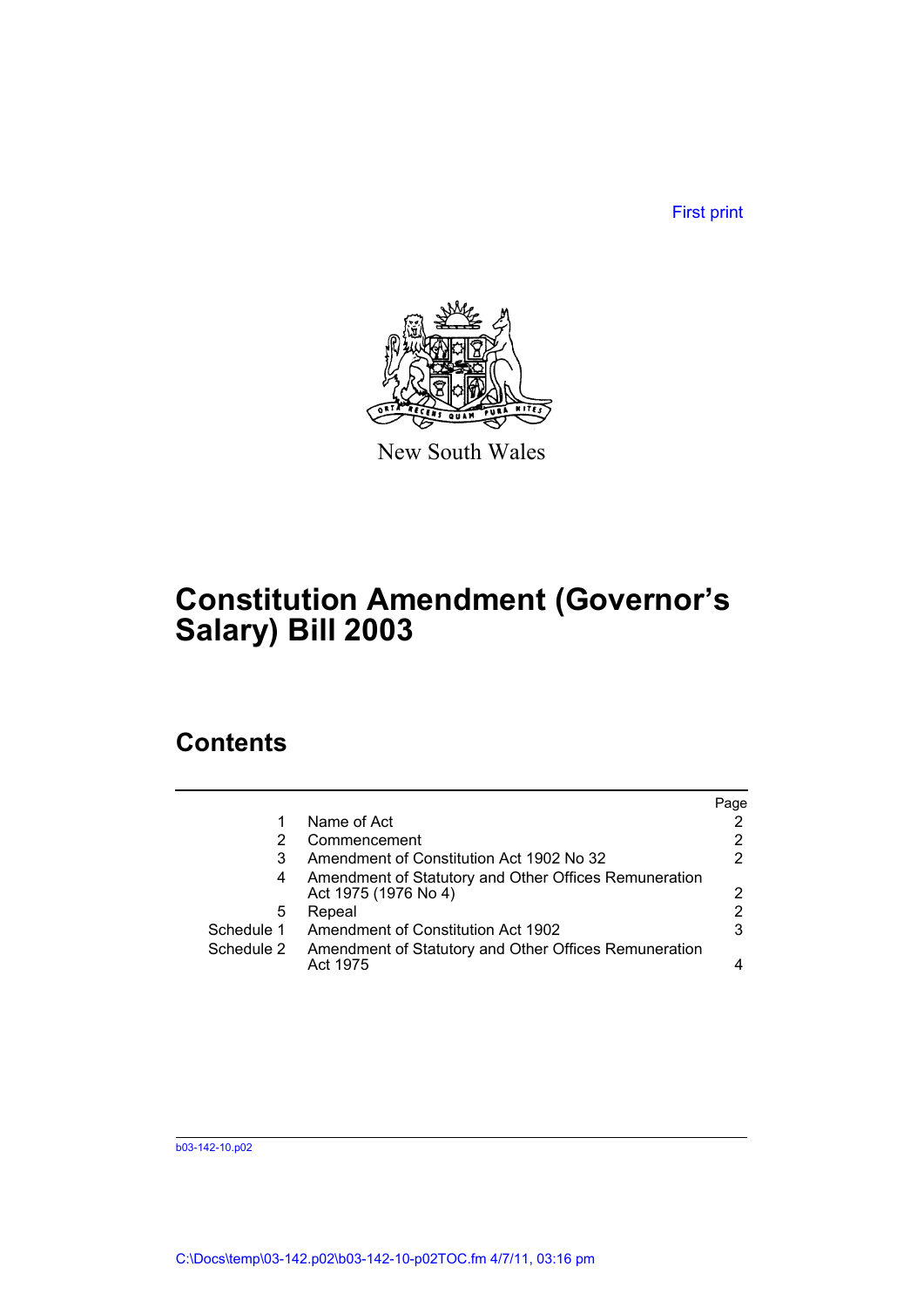Contents

Page

Contents page 2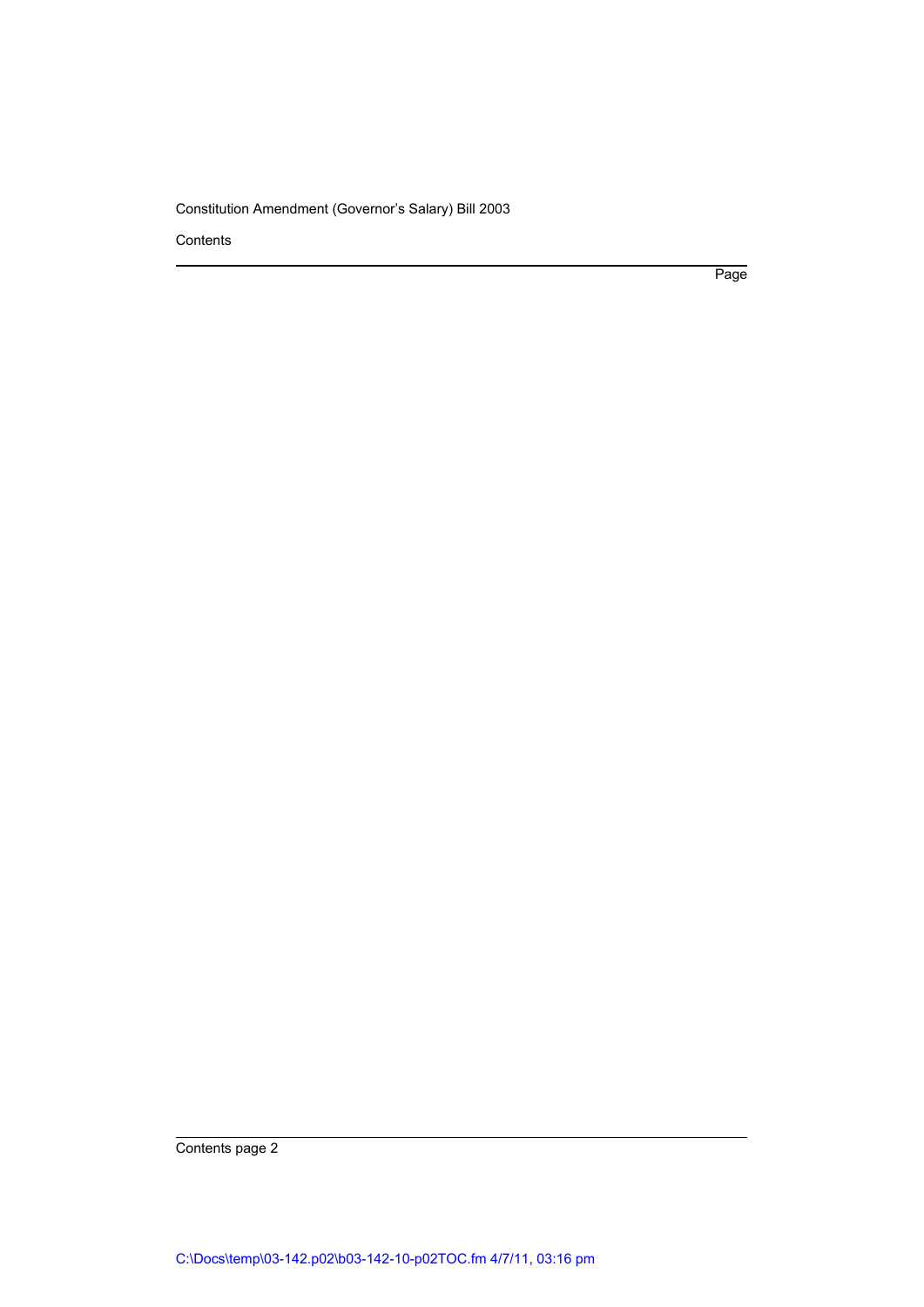

New South Wales

# **Constitution Amendment (Governor's Salary) Bill 2003**

No , 2003

#### **A Bill for**

An Act to amend the *Constitution Act 1902* and the *Statutory and Other Offices Remuneration Act 1975* with respect to the salary of the Governor.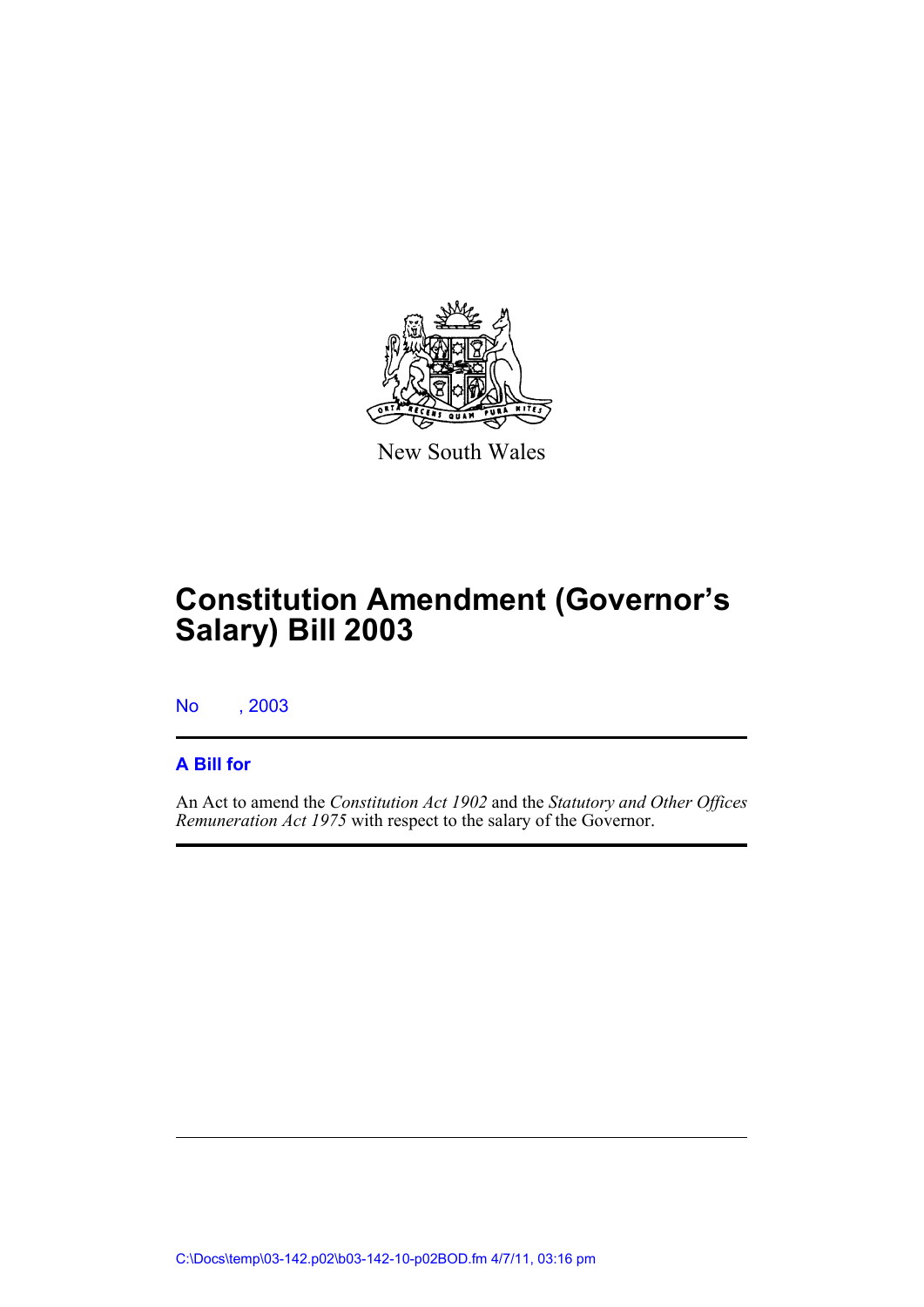|             | The Legislature of New South Wales enacts:                                                                                                                    | 1                        |  |
|-------------|---------------------------------------------------------------------------------------------------------------------------------------------------------------|--------------------------|--|
| 1           | Name of Act                                                                                                                                                   | $\overline{2}$           |  |
|             | This Act is the <i>Constitution Amendment (Governor's Salary)</i><br>Act 2003.                                                                                | 3<br>4                   |  |
| $\mathbf 2$ | <b>Commencement</b>                                                                                                                                           | 5                        |  |
|             | This Act commences on the day on which the first person to be<br>appointed to the office of Governor after the date of assent to this<br>Act is so appointed. | 6<br>$\overline{7}$<br>8 |  |
| 3           | <b>Amendment of Constitution Act 1902 No 32</b>                                                                                                               | 9                        |  |
|             | The <i>Constitution Act 1902</i> is amended as set out in Schedule 1.                                                                                         | 10                       |  |
| 4           | <b>Amendment of Statutory and Other Offices Remuneration Act 1975</b><br>(1976 No 4)                                                                          |                          |  |
|             | The Statutory and Other Offices Remuneration Act 1975 is amended<br>as set out in Schedule 2.                                                                 | 13<br>14                 |  |
| 5           | <b>Repeal</b>                                                                                                                                                 | 15                       |  |
|             | The <i>Governor's Salary Regulation 1990</i> is repealed.                                                                                                     | 16                       |  |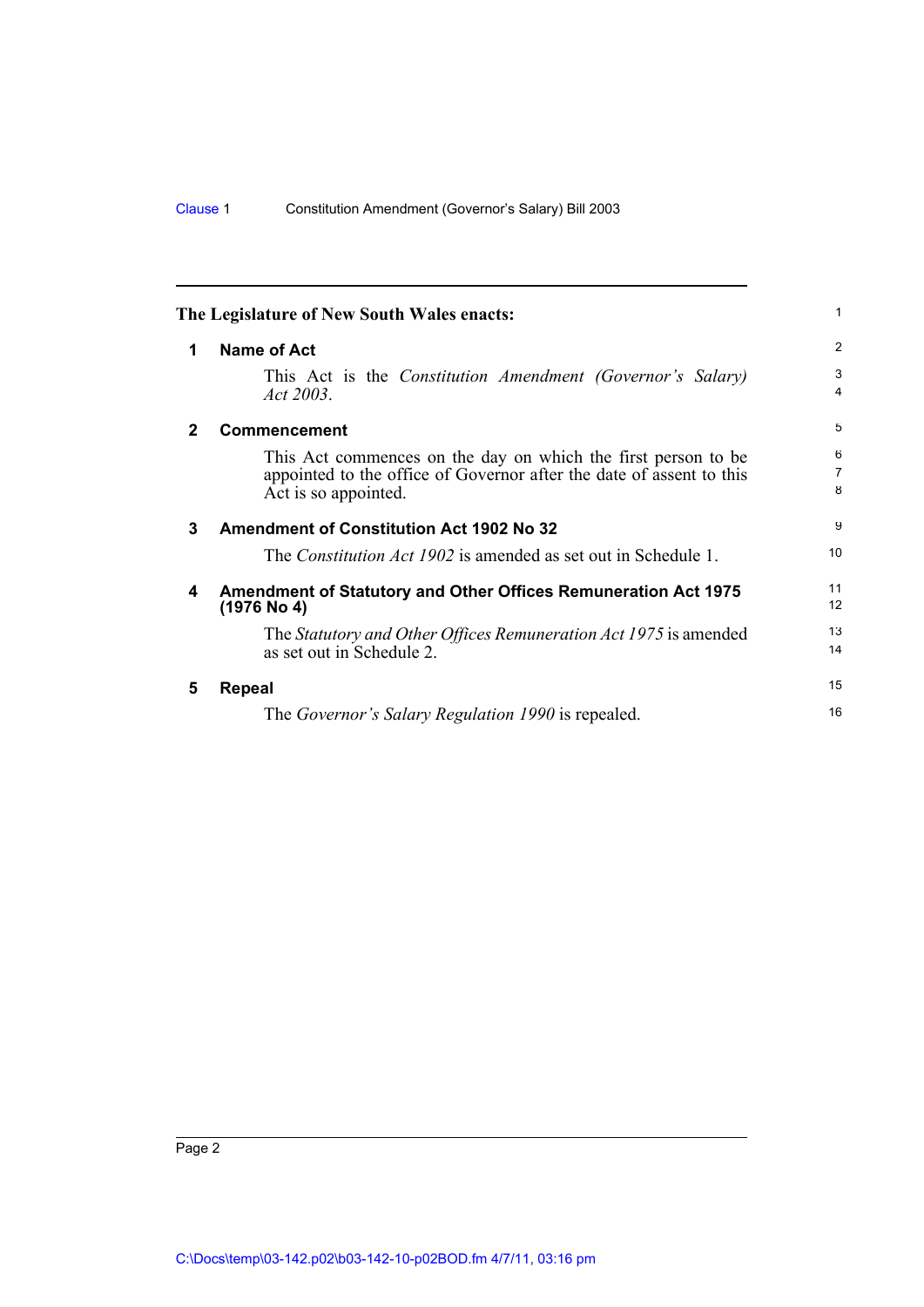Amendment of Constitution Act 1902 Schedule 1

 $\hat{\mathcal{A}}$ 

|    |                   | <b>Schedule 1 Amendment of Constitution Act 1902</b><br>(Section 3)                                                                                                                                                                                                        | 1<br>$\overline{2}$               |
|----|-------------------|----------------------------------------------------------------------------------------------------------------------------------------------------------------------------------------------------------------------------------------------------------------------------|-----------------------------------|
|    | <b>Section 91</b> |                                                                                                                                                                                                                                                                            | 3                                 |
|    |                   | Omit the section. Insert instead:                                                                                                                                                                                                                                          | 4                                 |
| 91 |                   | Governor's salary                                                                                                                                                                                                                                                          | 5                                 |
|    | (1)               | The Governor is entitled to be paid such remuneration as the<br>Statutory and Other Offices Remuneration Tribunal may from<br>time to time determine, under the <i>Statutory and Other Offices</i><br><i>Remuneration Act 1975</i> , in respect of the office of Governor. | 6<br>$\overline{7}$<br>8<br>9     |
|    | (2)               | Remuneration is not payable under this section to a Governor<br>for any period for which he or she is entitled to remuneration<br>from the Commonwealth in respect of his or her<br>administration of the Government of the Commonwealth.                                  | 10<br>11<br>12 <sup>2</sup><br>13 |